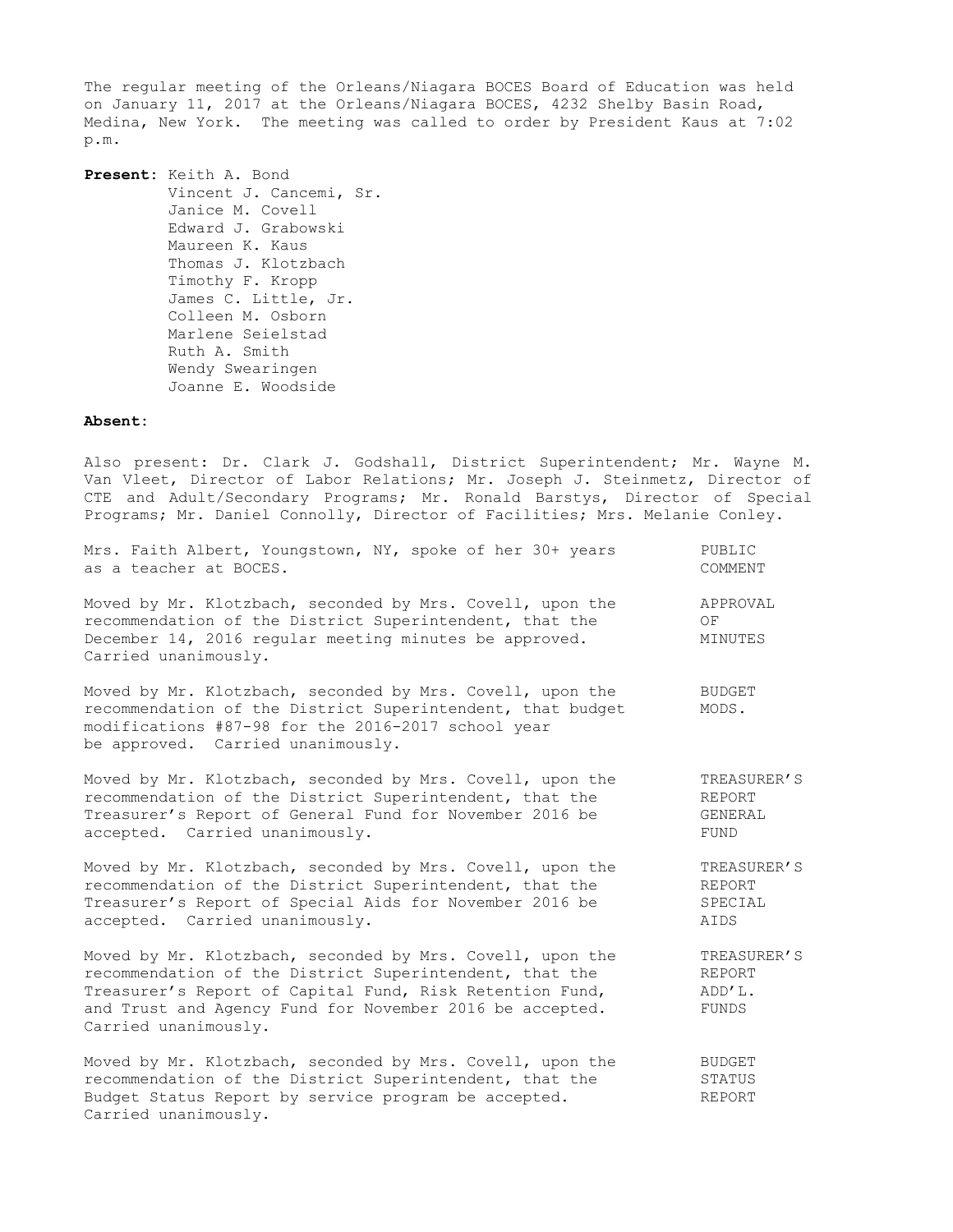**Career Education:** Mr. Rakonczay's precision machine tool BOE program was highlighted in a national magazine. COMMITTEE **Facilities:** National Grid replaced a broken power pole behind the Orleans CTEC building. Lead test results thus far show three faucets at Niagara Academy with elevated levels. **Legislation:** NOSBA legislative breakfast will be January 28, 2017 at the Cornell Cooperative Extension in Lockport.

Mr. Klotzbach spoke about NYSSBA propositions.

Dr. Godshall spoke about: Medina CSD appointed Mark Kruzynski SUPT. as their new superintendent; his meeting with Wilson community COMMENTS members last night; student attendance during January 2017 regent's week; upcoming CTE building tours for component district board members; capital project; New York State Parks program; CTE program approvals and re-approvals.

Dr. Godshall reviewed the 2017-2018 special education and 2017 BUDGET related services budgets. The contract of the contract of the REVIEW

Moved by Mr. Klotzbach, seconded by Mr. Little, upon the BID recommendation of the District Superintendent, that the AWARD Board of Education accept the bids received for Metals METALS Supplies. Carried unanimously. The supplies of the supplies of the supplies of the supplies of the supplies of the supplies of the supplies of the supplies of the supplies of the supplies of the supplies of the supplies of

Moved by Mr. Klotzbach, seconded by Mr. Little, upon the recommendation of the District Superintendent that the bid for Metals Supplies be awarded to the following low responsible bidder at an estimated annual cost of:

**Klein Steel Service \$5,319.00 1050 Military Road Buffalo, NY 14217** Carried unanimously.

Moved by Mr. Klotzbach, seconded by Mr. Little, upon the MILEAGE recommendation of the District Superintendent, that the REIMBURSEmileage reimbursement rate be established at \$.535 per MENT RATE mile, effective January 1, 2017, in accordance with the IRS standard mileage rate. Carried unanimously.

Moved by Mr. Klotzbach, seconded by Mr. Little, upon the DONATION recommendation of the District Superintendent, that the donation of 120 Sunny D beverage bottles from Anita Muzzi, Niagara Falls, NY, be accepted. These items will be used at the Niagara CTEC. Carried unanimously.

Moved by Mrs. Woodside, seconded by Mrs. Swearingen, upon RESIGNATION the recommendation of the District Superintendent, that P. SWEITZER the resignation (due to retirement) of **Patricia Sweitzer, Speech and Hearing Teacher,** be accepted effective at the end of the day on March 31, 2017. Carried unanimously.

Moved by Mrs. Woodside, seconded by Mrs. Swearingen, upon RESIGNATION the recommendation of the District Superintendent, that  $R. WOLF$ the resignation (due to retirement) of **Richard M. Wolf, School Social Worker,** be accepted effective at the end of the day on June 23, 2017. Carried unanimously.

2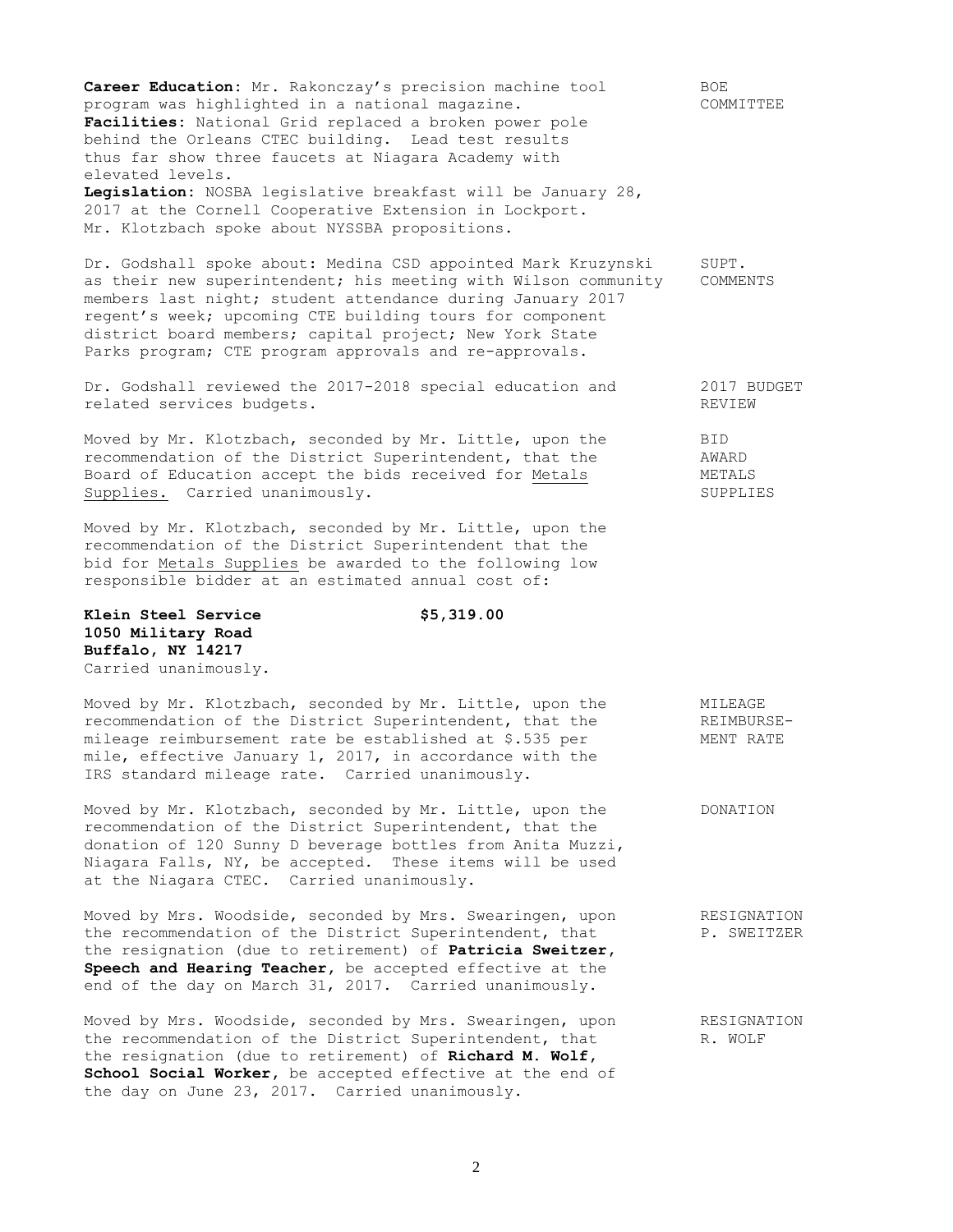Moved by Mrs. Woodside, seconded by Mrs. Swearingen, upon RESIGNATION the recommendation of the District Superintendent, that The D. DIMINUCO the resignation (due to retirement) of **Diane Diminuco, Speech and Hearing Teacher,** be accepted effective June 30, 2017. Carried unanimously.

Moved by Mrs. Woodside, seconded by Mrs. Swearingen, upon RESIGNATION the recommendation of the District Superintendent, that F. ALBERT the resignation (due to retirement) of **Faith Albert, General Special Education Teacher,** be accepted effective at the end of the day on June 30, 2017. Carried unanimously.

Moved by Mrs. Woodside, seconded by Mrs. Swearingen, upon RESIGNATION the recommendation of the District Superintendent, that HARRINGTON the resignation (due to retirement) of **Cynthia M. Harrington, Speech and Hearing Teacher,** be accepted effective June 30, 2017. Carried unanimously.

Moved by Mrs. Woodside, seconded by Mrs. Swearingen, upon RESIGNATION the recommendation of the District Superintendent, that S. DIDAS the resignation (due to retirement) of **Susan Didas, Speech and Hearing Teacher and General Special Education Teacher,** be accepted effective at the end of the day on September 29, 2017. Carried unanimously.

Moved by Mrs. Woodside, seconded by Mrs. Swearingen, upon RESIGNATION the recommendation of the District Superintendent, that  $D.$  SANTUCCI the resignation (due to retirement) of **Devonia Santucci, English Teacher,** be accepted effective June 30, 2017. Carried unanimously.

Moved by Mr. Klotzbach, seconded by Mrs. Covell, upon The RESIGNATION the recommendation of the District Superintendent, that A. WATERMAN the resignation of **Alan Waterman, Teacher Aide (Personal Care),** be accepted effective at the end of the day on January 6, 2017. Carried unanimously.

Moved by Mr. Klotzbach, seconded by Mrs. Covell, upon RESIGNATION the recommendation of the District Superintendent, that S. CAMPBELL the resignation of **Shirley Campbell, Keyboard Specialist,** be accepted effective at the end of the day on January 6, 2017. Carried unanimously.

Moved by Mr. Klotzbach, seconded by Mrs. Covell, upon RESIGNATION the recommendation of the District Superintendent, that N. HUGABOOM the resignation (due to retirement) of **Nancy Hugaboom, Teacher Aide (Special Education),** be accepted effective at the end of the day on March 10, 2017. Carried unanimously.

Moved by Mr. Klotzbach, seconded by Mrs. Covell, upon The RESIGNATION the recommendation of the District Superintendent, that G. KLOPFER the resignation of **Gregory Klopfer, Cleaner,** be accepted effective at the end of the day on September 25, 2016. Carried unanimously.

Moved by Mrs. Osborn, seconded by Mr. Little, upon the APPOINTMENT recommendation of the District Superintendent, that CERT. PROB. Lindsay Fraley-Wilson, Buffalo, NY, having professional **L. FRALEY**certification in the area of students with disabilities WILSON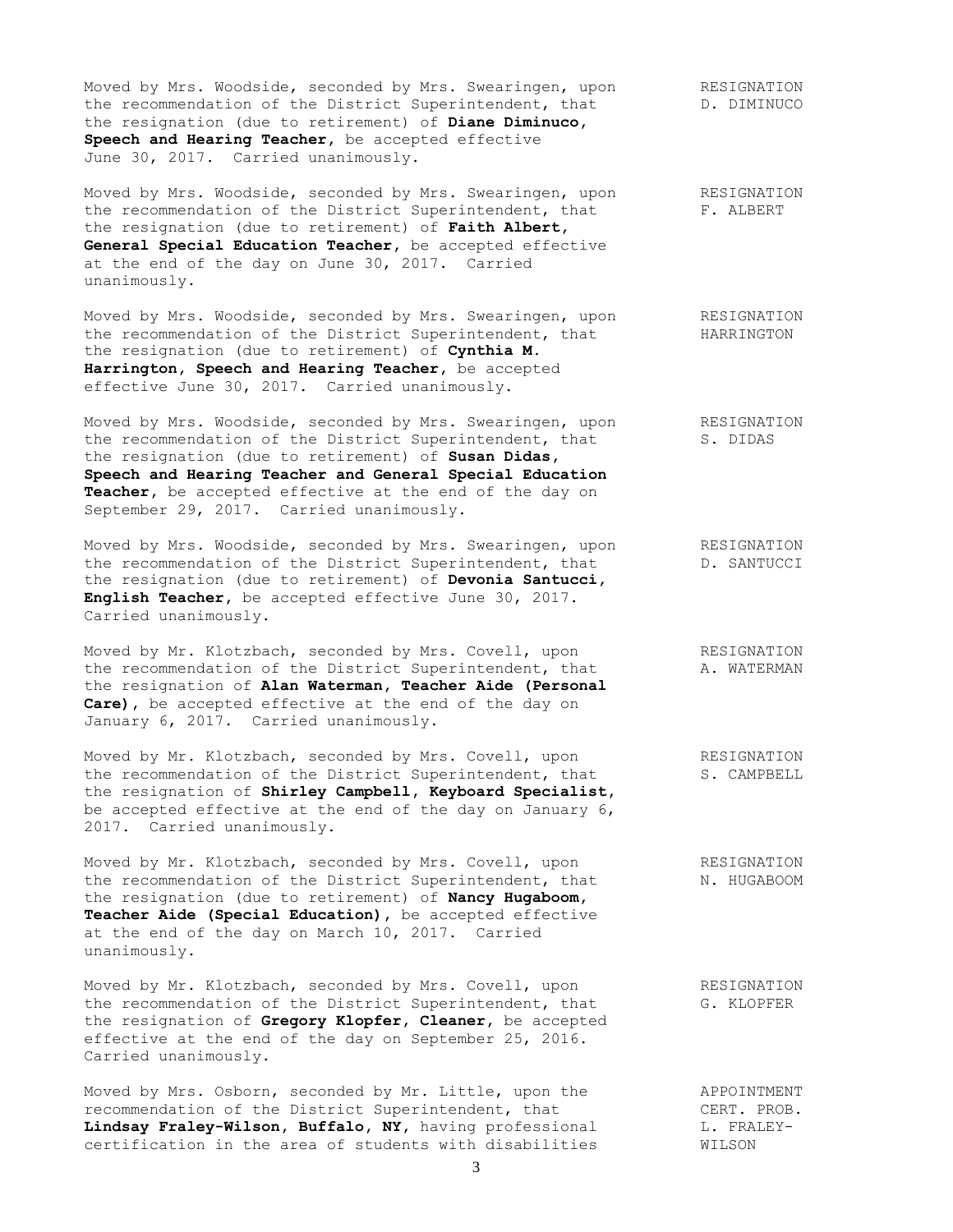1-6**,** hereby be appointed to probationary status in the tenure area of **General Special Education Teacher**, in accordance with the agreement between the Orleans/ Niagara BOCES and the Orleans/Niagara BOCES Teachers' Association, effective January 23, 2017 until the end of the day on January 22, 2021, unless terminated sooner, at a salary of PC 2 (\$46,400.00) plus master's degree (\$1,200) to be pro-rated. Eligibility for tenure at the end of the probationary period shall be contingent on the employee's attainment of a composite or overall Annual Professional Performance Review (APPR) rating of either "effective" or "highly effective" in three (3) of the preceding four (4) years. Additionally, if the employee receives a composite or overall annual APPR rating of "ineffective" in the final year of the probationary period, then she shall not be eligible for tenure at that time. Carried unanimously.

Moved by Mr. Klotzbach, seconded by Mr. Grabowski, upon APPOINTMENT the recommendation of the District Superintendent, that MENTOR pursuant to the Orleans/Niagara BOCES mentoring program A. TRAUTMAN plan and regulations of the Commissioner of Education (8 NYCCR Sections 80.34-(b)(2) and 100.2(dd)), that **Anedda Trautman** be appointed to serve as a **Mentor**, effective January 3, 2017 through June 30, 2017, unless terminated sooner, with no additional compensation. The appointment is contingent upon her participation in any required training as scheduled by the BOCES. Carried unanimously.

Moved by Mr. Klotzbach, seconded by Mr. Grabowski, upon APPOINTMENT<br>the recommendation of the District Superintendent, that HOME/ the recommendation of the District Superintendent, that HOME/<br>the following individual(s) be appointed without benefits, HOSPITAL the following individual(s) be appointed without benefits, except as required by law, to the part-time position of TEACHER **Home/Hospital Teacher** at an hourly salary of \$26.42 for instructional time and an hourly salary of \$11.80 per hour for planning time effective as indicated below. The employment of the individuals shall be at-will and at the pleasure of the Board of Education. The employment of the individual(s) shall be utilized solely on an as-needed basis at the discretion of the District Superintendent. Employment shall be automatically discontinued effective June 30, 2017, unless terminated sooner.

## **Amanda Karaszewski Kenmore, NY Effective Date: 12/15/16** Carried unanimously.

Moved by Mr. Klotzbach, seconded by Mr. Grabowski, upon APPOINTMENT the recommendation of the District Superintendent, that MON-CERT. **Rebecca Williams, Lockport, NY,** be appointed to the PROB. position of **Teacher Aide (Special Education)**, to serve R. WILLIAMS a 52-week probationary period, effective January 3, 2017, at an annual salary of \$13,200.00 to be pro-rated. Carried unanimously.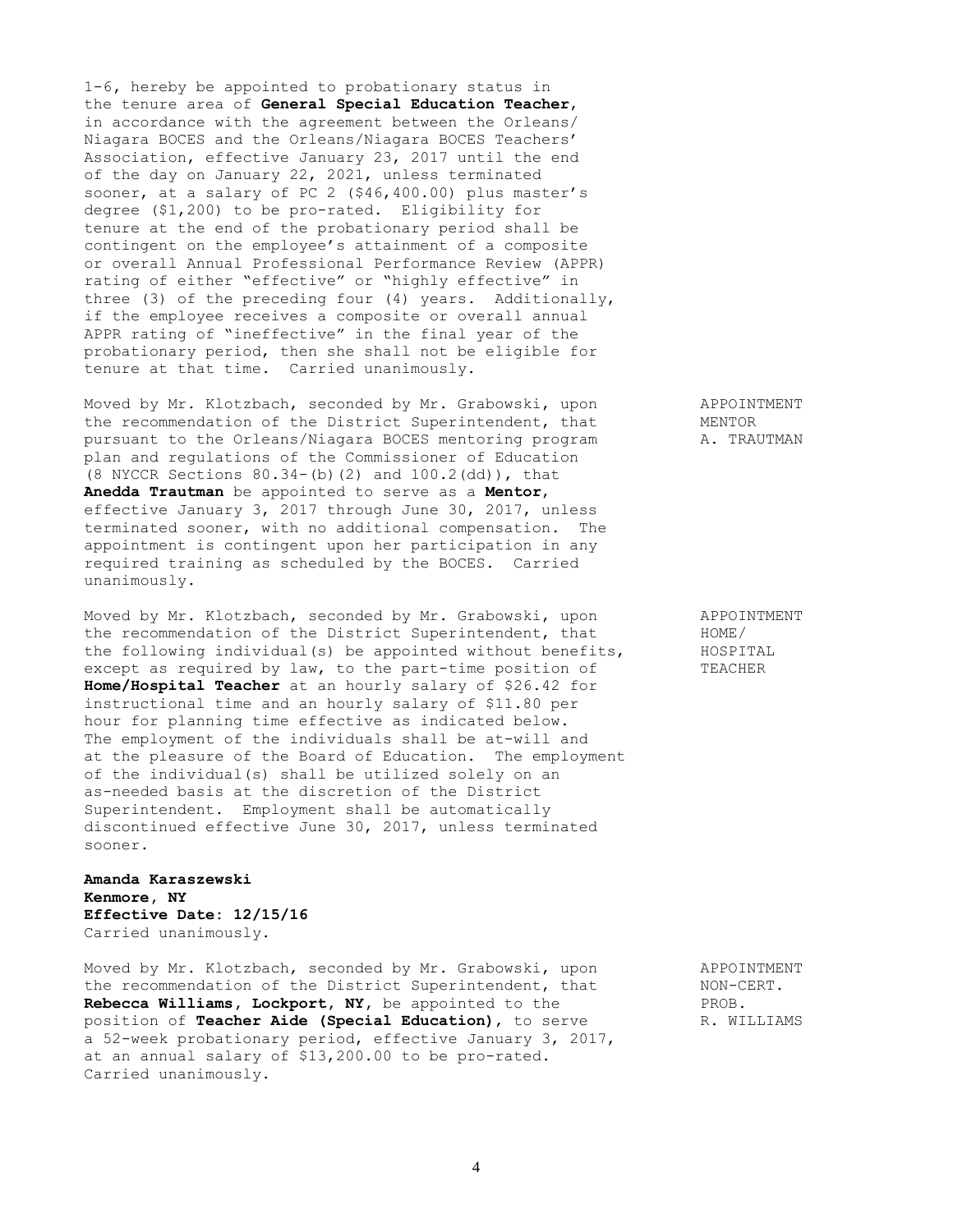Moved by Mr. Klotzbach, seconded by Mr. Grabowski, upon and APPOINTMENT the recommendation of the District Superintendent, that MON-CERT. Wendy VerHague, North Tonawanda, NY, be appointed to the W. VERHAGUE position of **Teacher Aide (Personal Care)**, effective December 21, 2016 through June 30, 2017, unless terminated sooner, at an hourly rate of \$10.50. Carried unanimously.

Moved by Mr. Klotzbach, seconded by Mr. Grabowski, upon APPOINTMENT the recommendation of the District Superintendent, that MON-CERT. the recommendation of the District Superintendent, that MON-CERT.<br> **Summer Ritchie, Newfane, NY**, be appointed to the position S. RITCHIE of **Teacher Aide (Personal Care)**, effective January 3, 2017 through June 30, 2017, unless terminated sooner, at an hourly rate of \$10.50. Carried unanimously.

Moved by Mr. Klotzbach, seconded by Mr. Grabowski, upon APPOINTMENT<br>the recommendation of the District Superintendent, that MON-CERT. the recommendation of the District Superintendent, that Ellen Brooks, Sanborn, NY, be appointed, without fringe E. BROOKS benefits, except as required by law or contract, to the position of **Temporary Keyboard Specialist**, at a rate of \$13.57 per hour, effective December 28, 2016 (for one day). Service shall be at-will and at the pleasure of the Board of Education. Carried unanimously.

Moved by Mr. Klotzbach, seconded by Mr. Grabowski, upon APPOINTMENT the recommendation of the District Superintendent, that MON-CERT. Judy Bennett, Medina, NY, having successfully completed PERM. her probationary period  $(8/15/16-2/3/17)$ , be appointed  $J$ . BENNETT to permanent status in the job classification of **Account Clerk Typist,** effective February 3, 2017. Carried unanimously.

Moved by Mr. Klotzbach, seconded by Mr. Grabowski, upon APPOINTMENT the recommendation of the District Superintendent, that MON-CERT. Stephanie Ulm, Lockport, NY, having successfully completed PERM. her probationary period (2/22/16-2/20/17), be appointed to S. ULM permanent status in the job classification of **Teacher Aide (Special Education),** effective February 22 2017. Carried unanimously.

Moved by Mrs. Klotzbach, seconded by Mrs. Covell, upon APPOINTMENT the recommendation of the District Superintendent, that SUBSTITUTE **Denise Fleming, North Tonawanda, NY, be appointed, without TEACHER** benefits, except as required by law or contract, to the (CERTIFIED)<br>position of **Substitute Teacher (Certified)**, at a rate of D. FLEMING position of **Substitute Teacher (Certified)**, at a rate of \$202.50 per full day, effective January 4, 2017 through June 30, 2017, unless employment is terminated sooner, while she continuously remains in her current assignment, which began on January 4, 2017, substituting for a special education teacher. Employment shall automatically be discontinued effective June 30, 2017, unless employment is terminated sooner. Service shall be at-will and at the pleasure of the Board of Education. Carried unanimously.

Moved by Mr. Klotzbach, seconded by Mrs. Covell, upon APPOINTMENT the recommendation of the District Superintendent, that SUBSTITUTE the following individual(s) be appointed without benefits, TEACHER<br>except as required by law, to the position of **Substitute** AIDE except as required by law, to the position of Substitute **Teacher Aide (Non-Certified)**, effective as indicated below, (NONwith services to be utilized on an as-needed basis at the CERTIFIED) discretion of the District Superintendent, at a daily rate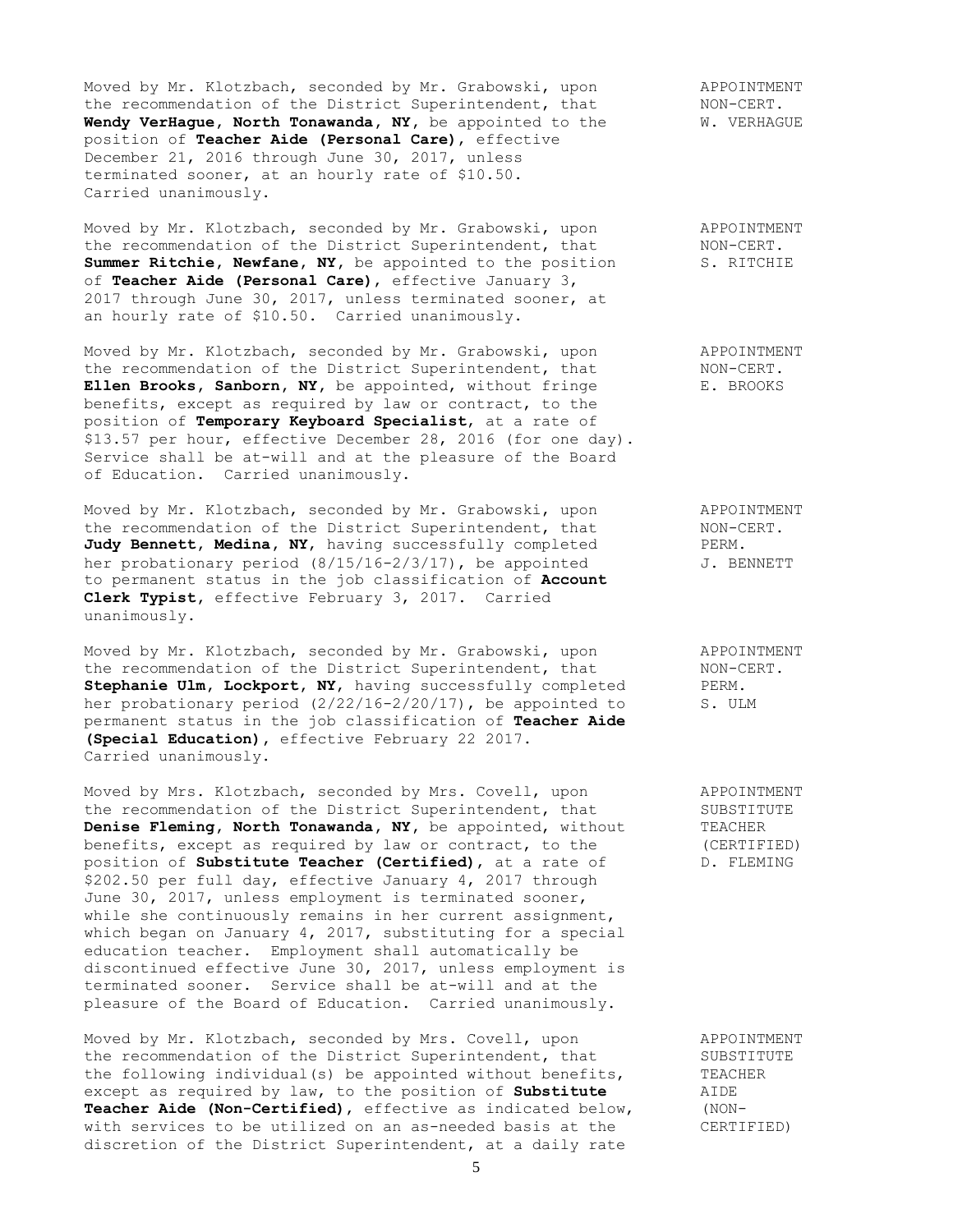of \$65.00. Employment shall automatically be discontinued effective June 30, 2017, unless employment is terminated sooner. Service shall be at-will and at the pleasure of the Board of Education.

**Hailey Parker Marisa Walck Lewiston, NY Ransomville, NY Effective Date: 12/16/16 Effective Date: 12/20/16**

**Alan Waterman Gasport, NY Effective Date: 1/6/17** Carried unanimously.

Moved by Mr. Klotzbach, seconded by Mrs. Covell, upon APPOINTMENT the recommendation of the District Superintendent, that SUBSTITUTE<br>the following individual(s) be appointed, without benefits, TEACHER the following individual(s) be appointed, without benefits, TEACI<br>except as required by law, to the position of **Substitute** AIDE except as required by law, to the position of **Substitute** AIDE<br> **Teacher Aide (Non-Certified)**, effective upon hire as a (NON-Teacher Aide (Non-Certified), effective upon hire as a Personal Care Aide, with services to be utilized on an CERTIFIED) as-needed basis at the discretion of the District Superintendent, at a daily rate of \$65.00. Employment shall automatically be discontinued effective June 30, 2017, unless employment is terminated sooner. Service shall be at-will and at the pleasure of the Board of Education.

| <b>First Name</b> | <b>Last Name</b> | <b>City</b>     |
|-------------------|------------------|-----------------|
| Summer            | Ritchie          | <b>Newfane</b>  |
| Wendy             | VerHague         | North Tonawanda |

Carried unanimously.

Moved by Mr. Klotzbach, seconded by Mrs. Covell, upon APPOINTMENT the recommendation of the District Superintendent, that M. CONLEY **Melanie Conley** is hereby appointed to serve as Purchasing Agent and Records Management Officer, effective January 17, 2017 through June 30, 2017, unless terminated sooner, at no additional compensation and at the pleasure of the Board. Carried unanimously.

Moved by Mr. Klotzbach, seconded by Mrs. Covell, upon APPOINTMENT the recommendation of the District Superintendent, that  $D.$  CONNOLLY **Daniel Connolly** is hereby appointed to serve as Safety Director and Asbestos Designee, effective November 28, 2016 through June 30, 2017, unless terminated sooner, at no additional compensation and at the pleasure of the Board. Carried unanimously.

Moved by Mr. Klotzbach, seconded by Mr. Kropp, upon the CONFERENCE recommendation of the District Superintendent, that the REQUESTS following conference requests be approved:

- 1) **Krista Macomber, Leadership Niagara Retreat**, Niagara Falls, NY, January 13-14, 2017.
- 2) **Cheryl Herman, NYS Teacher Center Spring Symposium,** Albany, NY, March 6-8, 2017. Est. cost: \$237.70. Funded through teacher center. Carried unanimously.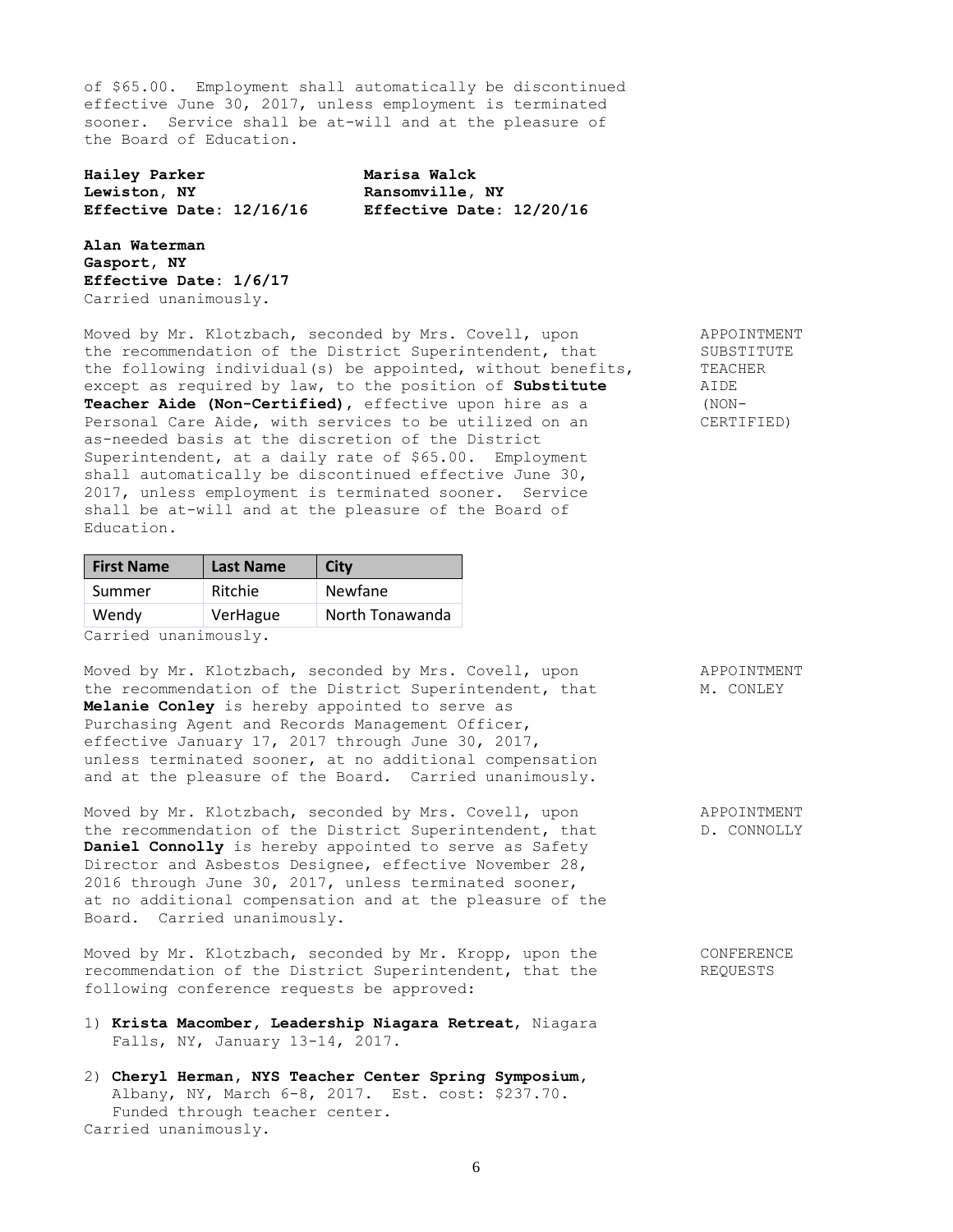Moved by Mr. Klotzbach, seconded by Mr. Kropp, that the MEMORANDUM Orleans/Niagara BOCES approves the Memorandum of OF Agreement with the BOCES Teachers' Association (BOCESTA), AGREEMENT dated January 5, 2017, as submitted. Carried unanimously.

Moved by Mrs. Covell, seconded by Mrs. Osborn, that the CONTRACT Orleans/Niagara BOCES approves the contract with WITH Pluralsight, in the estimated amount of \$9,254.04, and PLURALSIGHT authorizes the District Superintendent and/or his designee to sign the contract upon approval by the school attorney and containing any revisions as approved by the school attorney. This resolution supersedes and replaces the December 14, 2016 resolution. Carried unanimously.

Moved by Mr. Klotzbach, seconded by Mr. Grabowski, upon RESIGNATION the recommendation of the District Superintendent, that  $J.$  DEMERLE the resignation (due to retirement) of **Joseph A. DeMerle, Computer Technology Teacher**, be accepted effective June 30, 2017. The Board hereby waives, in regard to Mr. DeMerle's resignation for the purpose of retirement, the resignation notice deadline contained in Section 8.14(7) of the collective bargaining agreement between the BOCES and the BOCES Teachers' Association (BOCESTA). Carried unanimously.

Moved by Mr. Klotzbach, seconded by Mr. Grabowski, upon RESIGNATION the recommendation of the District Superintendent, that K. MANZ the resignation of **Katherine Manz, Continuing Education Instructor,** be accepted effective January 16, 2017. Carried unanimously.

Moved by Mr. Klotzbach, seconded by Mr. Grabowski, upon RESIGNATION<br>the recommendation of the District Superintendent, that B. HAUER the recommendation of the District Superintendent, that the resignation of **Bethany Hauer, Occupational Therapist**, be accepted effective at the end of the day on January 27, 2017. Carried unanimously.

Moved by Mr. Klotzbach, seconded by Mr. Grabowski, upon RESIGNATION the recommendation of the District Superintendent, that  $J.$  BENNETT the resignation of **Judy Bennett, Keyboard Specialist**, be accepted effective February 3, 2017. Carried unanimously.

Moved by Mr. Klotzbach, seconded by Mrs. Osborn, upon the APPOINTMENT recommendation of the District Superintendent, that MON-CERT. **Courtney Burch, Albion, NY**, be appointed to the position C. BURCH of **Teacher Aide (Personal Care),** effective January 11, 2017 through June 30, 2017, unless terminated sooner, at an hourly rate of \$10.50. Carried unanimously.

Moved by Mr. Klotzbach, seconded by Mrs. Osborn, upon the APPOINTMENT recommendation of the District Superintendent, that **Anita** MON-CERT. recommendation of the District Superintendent, that Anita **Muzzi, Niagara Falls, NY,** be appointed to probationary **PROB.**<br>status in the civil service position of **Part-time Public** A. MUZZI status in the civil service position of **Part-time Public Information Assistant,** to serve a 52-week probationary period, effective January 12, 2017. Carried unanimously.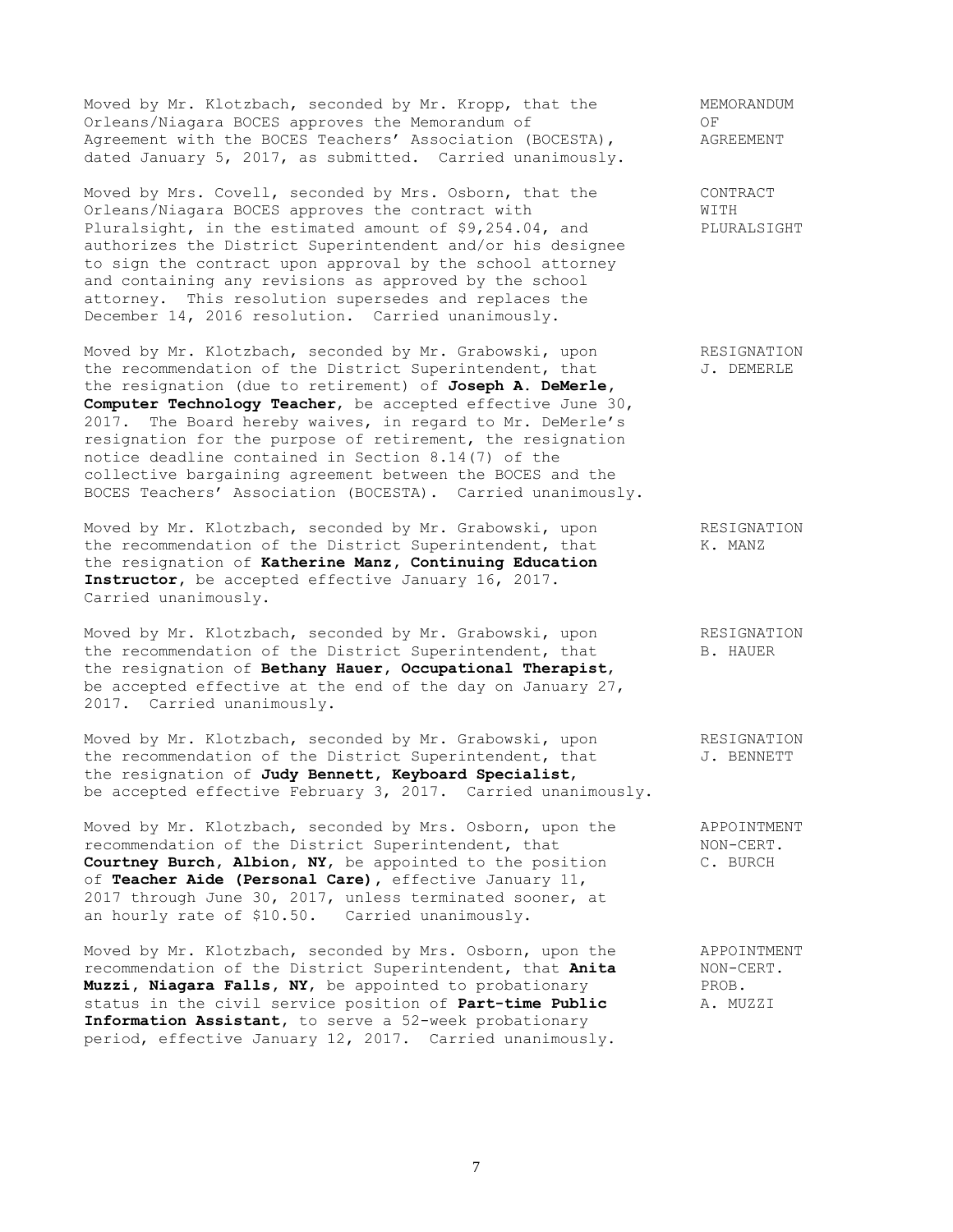Moved by Mr. Klotzbach, seconded by Mrs. Osborn, upon the APPOINTMENT recommendation of the District Superintendent, that the SUBSTITUTE<br>following individual(s) be appointed, without benefits, TEACHER following individual(s) be appointed, without benefits, except as required by law, to the position of substitute AIDE teacher aide effective upon hire as a personal care aide, (NONwith services to be utilized on an as-needed basis at CERTIFIED) the discretion of the District Superintendent, at a rate of \$65.00 per day. Employment shall automatically be discontinued effective June 30, 2017, unless employment is terminated sooner. Service shall be at-will and at the pleasure of the Board of Education.

| First Name | Last Name | City   |
|------------|-----------|--------|
| Courtney   | Burch     | Albion |

Carried unanimously.

Moved by Mr. Grabowski, seconded by Mrs. Osborn, that the CONFERENCE following conference requests be approved: REQUESTS

- 3) **Matthew Sweeney, New York State FFA Leadership Conference,** Syracuse, NY, January 28-29, 2017. Est. cost: \$105.00. Funded through career and technical education.
- 4) **Robert Ihle, SkillsUSA State Officer Screening Interview**, Syracuse, NY, February 10-11, 2017. Est. cost: \$207.50. Funded through career and technical education.
- 5) **Janice Covell and Joanne Woodside, NYSSBA Capital Conference,** Albany, NY, February 11-13, 2017. Est. cost: \$1,354.00. Funded through administrative budget. Carried unanimously.

Moved by Mrs. Smith, seconded by Mr. Little, upon the APPOINTMENT recommendation of the District Superintendent, that **James** CERTIFIED **Conley, Lockport, NY,** is hereby authorized to provide an  $J.$  CONLEY additional 15 hours of instructional teaching of coaching certification courses, effective January 12, 2017 through June 30, 2017, unless terminated sooner, at an hourly rate of \$60.00. Carried unanimously.

Moved by Mr. Klotzbach, seconded by Mrs. Osborn, upon the LEAVE OF recommendation of the District Superintendent, that **Hannah** ABSENCE recommendation of the District Superintendent, that Hannah Glaser, Teacher Aide (Special Education), is hereby granted H. GLASER an unpaid leave of absence, effective January 23, 2017 through February 17, 2017. Carried unanimously.

Moved by Mr. Klotzbach, seconded by Mrs. Osborn, upon the FIELD recommendation of the District Superintendent, that six TRIP students and one adult be approved to travel to the New York State FFA Leadership Conference in Syracuse, NY, January 28-29, 2017, at no cost to BOCES. Carried unanimously.

Mrs. Swearingen said Lewiston-Porter CSD would like to BOARD have an open house. Mr. Cancemi said it is the first The MEMBER time in a number of years that Niagara Falls CSD will COMMENTS meet with the Niagara Falls Common Council. The county executive was also invited. Mr. Klotzbach said Lyndonville CSD is planning a capital project. Mr. Bond thanked Niagara Falls for starting a hospital program for

8